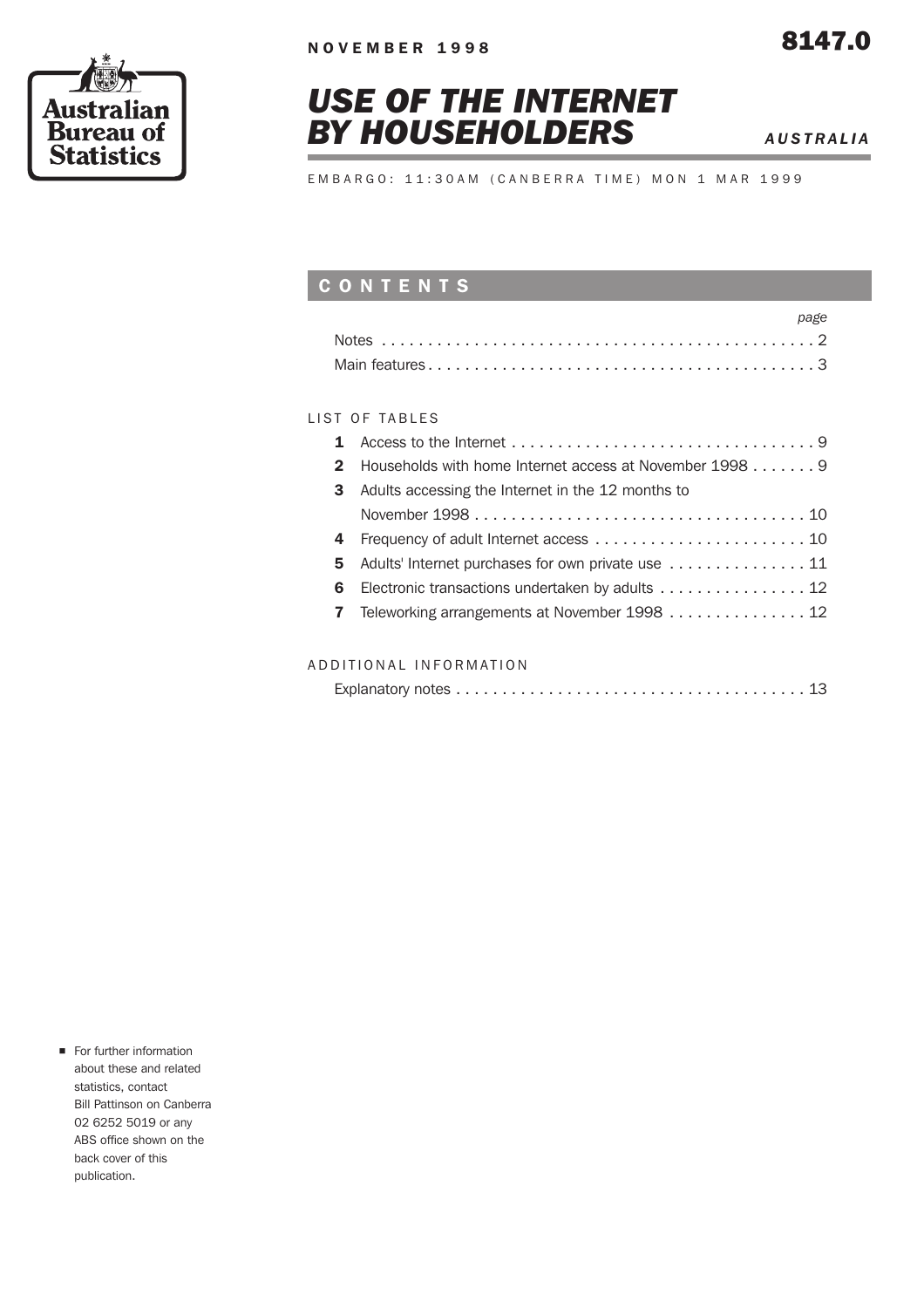|                                      | <b>NOTES</b>                                                                                                                                                                                                                                                                                                                                                                                                                                                                                                                |  |                                                                                                                                                                                              |  |  |  |
|--------------------------------------|-----------------------------------------------------------------------------------------------------------------------------------------------------------------------------------------------------------------------------------------------------------------------------------------------------------------------------------------------------------------------------------------------------------------------------------------------------------------------------------------------------------------------------|--|----------------------------------------------------------------------------------------------------------------------------------------------------------------------------------------------|--|--|--|
| FORTHCOMING ISSUES                   | ISSUE (Quarter)                                                                                                                                                                                                                                                                                                                                                                                                                                                                                                             |  | <b>EXPECTED RELEASE DATE</b>                                                                                                                                                                 |  |  |  |
|                                      | February 1999<br>May 1999                                                                                                                                                                                                                                                                                                                                                                                                                                                                                                   |  | 30 June 1999<br>20 September 1999                                                                                                                                                            |  |  |  |
| ABOUT THIS PUBLICATION               | This publication presents a selection of results from a survey conducted<br>in November 1998 of 3,300 persons randomly selected from private<br>households. It focuses on the use of the Internet both by households<br>and by persons aged 18 years and over.                                                                                                                                                                                                                                                              |  |                                                                                                                                                                                              |  |  |  |
| ABOUT THE SURVEY                     | The November survey is the last of four surveys undertaken during 1998;<br>previous surveys were conducted in February, May and August. The range<br>of information sought in the 1998 surveys was expanded to address<br>Internet usage in more detail than previous surveys conducted in 1996.<br>For 1998, questions on the use of the Internet were extended to cover<br>both its use at home and outside of the home. Similar surveys will also<br>be undertaken in 1999.                                              |  |                                                                                                                                                                                              |  |  |  |
| ACCURACY OF ESTIMATES<br>OF MOVEMENT | Users are advised to take care when comparing the data shown in this<br>publication with similar data in other issues of Use of the Internet by<br>Householders (Cat. no. 8147.0) and Household Use of Information<br>Technology (Cat. no. 8128.0). The main reason for this is the relatively<br>high standard errors of movement for some of the data items, particularly<br>the cross classifications of Internet users by personal characteristics<br>(age, sex, etc). See paragraphs 8 to 10 of the Explanatory Notes. |  |                                                                                                                                                                                              |  |  |  |
| OTHER PUBLICATIONS                   | Use of the Internet by Householders (Cat. no. 8147.0) was previously<br>released from the February, May and August 1998 surveys. Household Use<br>of Information Technology (Cat. no. 8128.0) was released from the<br>February survey. Users comparing the data in this publication with earlier<br>surveys should refer to paragraphs 4-10 of the Explanatory Notes.                                                                                                                                                      |  |                                                                                                                                                                                              |  |  |  |
| SYMBOLS AND OTHER<br><b>USAGES</b>   | <b>ABS</b><br>IT<br><b>TAFE</b><br>∗                                                                                                                                                                                                                                                                                                                                                                                                                                                                                        |  | Australian Bureau of Statistics<br><b>Information Technology</b><br>Tertiary and Further Education<br>estimates have a relative standard error of greater than 25%<br>nil or rounded to zero |  |  |  |

Dennis Trewin Acting Australian Statistician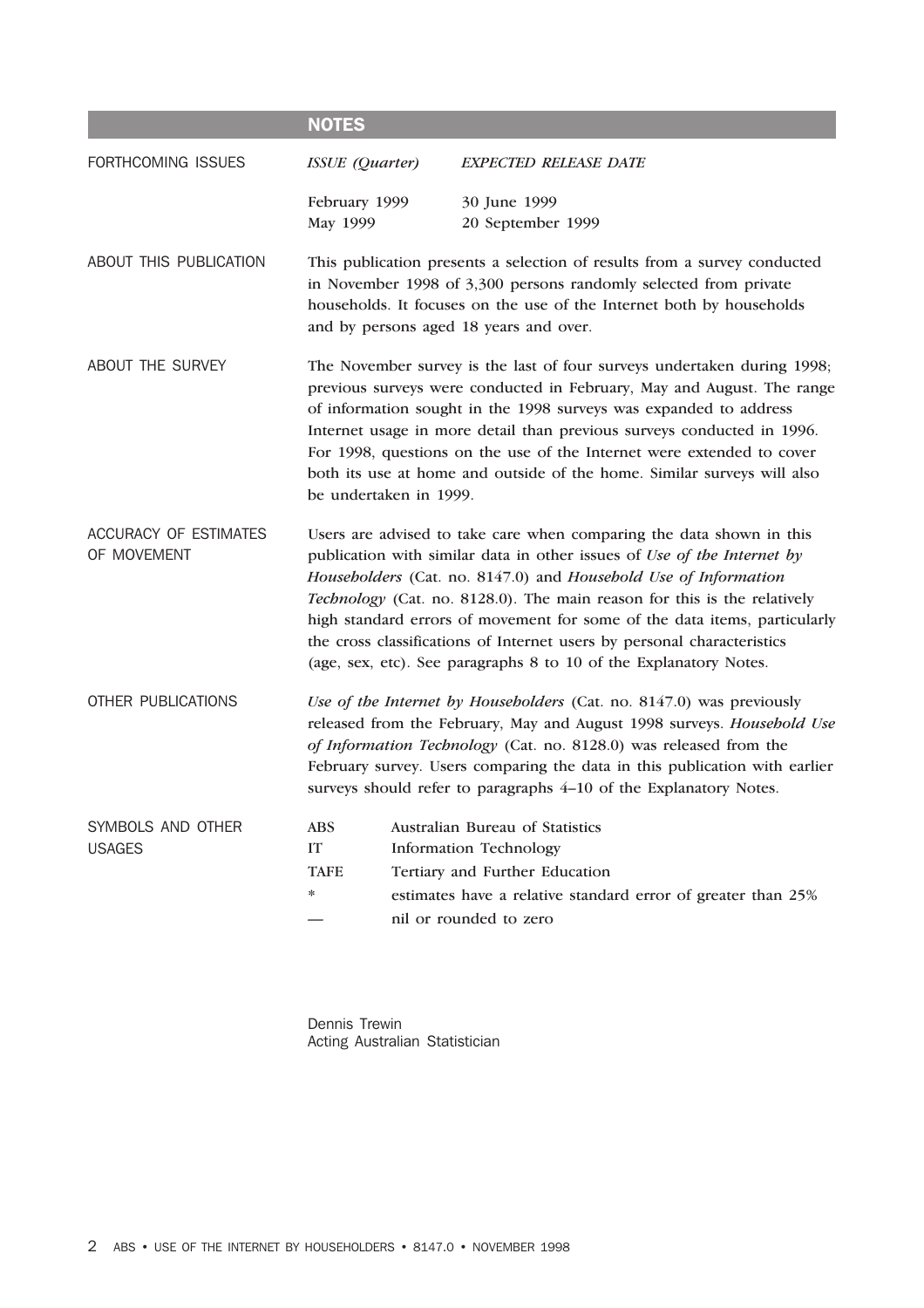### MAIN FEATURES

INTERNET ACCESS

By households At November 1998 it was estimated that 18.6% of all households had home Internet access. This was only a relatively small increase over the estimate recorded in the August survey (17.9%). The estimate, however, still shows an increase of 49% over the February 1998 survey. Care should be taken in interpreting quarter to quarter movements in this series because of the relatively high sampling errors.



Adults accessing the Internet More than 4 million adults accessed the Internet in the 12 months to November 1998. This represented 31% of Australia's total adult population. The November estimate was similar to that reported for the August survey. In the 12 months to February 1998 just over 3 million adults accessed the Internet; this was nearly 23% of the total adult population.

PLACE OF INTERNET ACCESS In the 12 months to November 1998, work and home were the most frequently reported places for Internet access by adults (1.9 million adults for work and around 1.7 million adults for home). Other frequently reported sites of Internet access included:

- friend's or neighbour's house, 1.1 million adult Internet users;
- TAFE or tertiary institutions, just over 800,000 adults; and
- public libraries, 413,000 adults.

In the 12 months to February 1998, access at work was reported by 1.3 million adults and access at home by just over 1 million adults. Other frequently reported sites of Internet access included:

- friend's or neighbour's house, 806,000 adult Internet users;
- TAFE or tertiary institutions, 519,000 adults; and
- public libraries, 219,000 adults.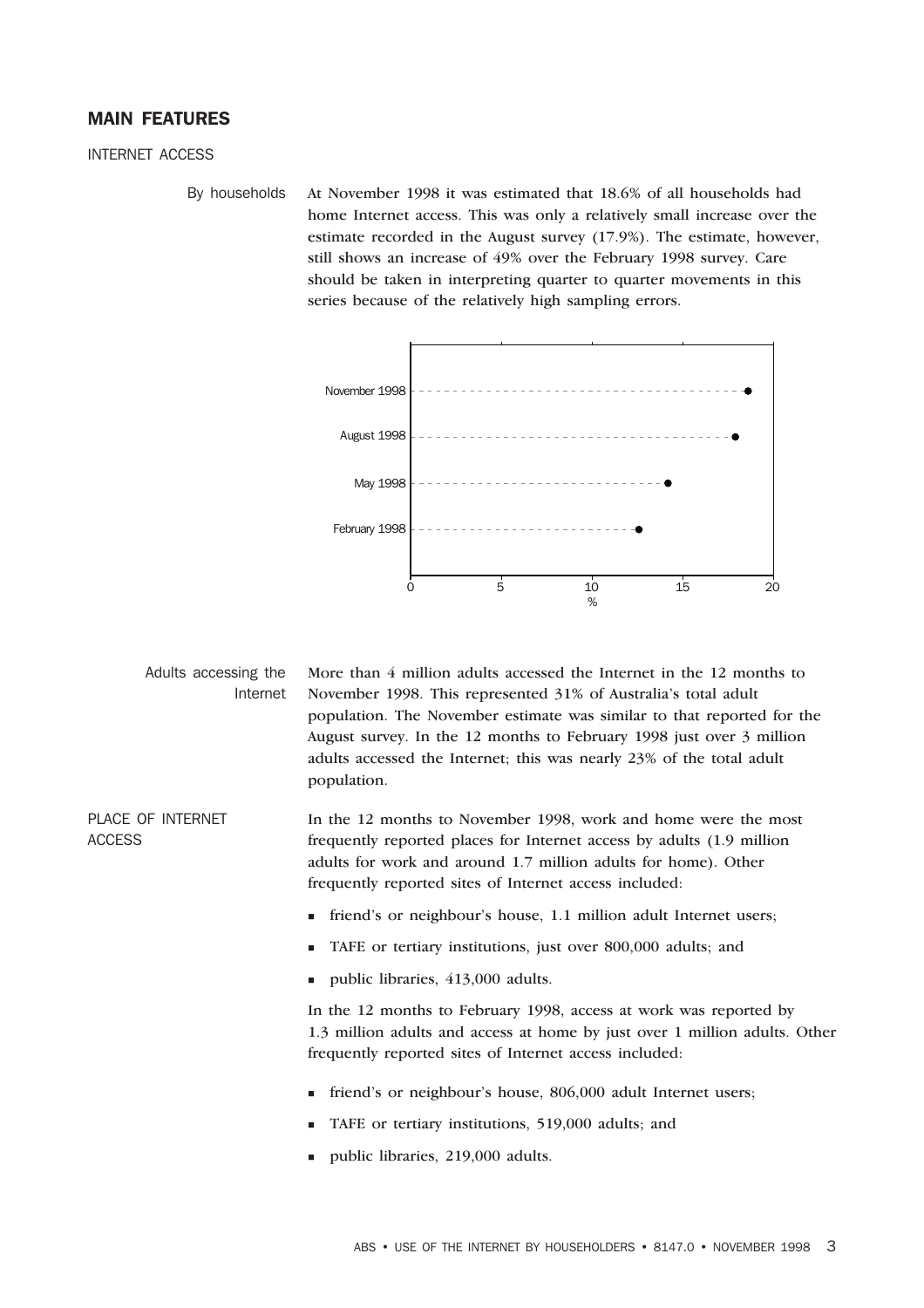### CHARACTERISTICS OF HOUSEHOLDS WITH HOME INTERNET ACCESS

| By family type | More than 27% of households consisting of a married couple and<br>children had home Internet access. Households of this type accounted<br>for nearly 54% of all households with home Internet access.                                                                                                                                                                                |
|----------------|--------------------------------------------------------------------------------------------------------------------------------------------------------------------------------------------------------------------------------------------------------------------------------------------------------------------------------------------------------------------------------------|
|                | Just under 15% of households of the type 'married couple no children',<br>and 'single parent with children' had home Internet access, but only 9%<br>of households of the type 'single person' were connected to the Internet.                                                                                                                                                       |
| By income      | The proportion of households with home Internet access increased with<br>household income. Nearly 42% of households with incomes greater than<br>\$66,000 had home Internet access. These households accounted for 36%<br>of all households with home Internet access.                                                                                                               |
|                | Approximately 26% of households with incomes \$44,001-\$66,000 had<br>home Internet access. The level of home Internet access fell below<br>10% for households with incomes below \$27,000.                                                                                                                                                                                          |
| By region      | Of the nearly 1.3 millions households with Internet access at November<br>1998, just over 73% were located in capital cities. Nearly 930,000<br>households in capital cities had home Internet access at November 1998<br>(22% of all households in capital cities). This compares with 343,000<br>households in other areas of Australia (14% of all households in these<br>areas). |
| RISTICS OF     |                                                                                                                                                                                                                                                                                                                                                                                      |

CHARACTER INTERNET USERS

> By age Younger age groups had the greatest proportion of Internet users. Nearly 62% (1.1 million persons) of 18–24 year olds accessed the Internet in the 12 months to November 1998. For persons aged 25–39 years the estimate was 40% (1.7 million persons). For persons aged 40–54 years it was 29% and for persons aged 55 years and over it was 7%.

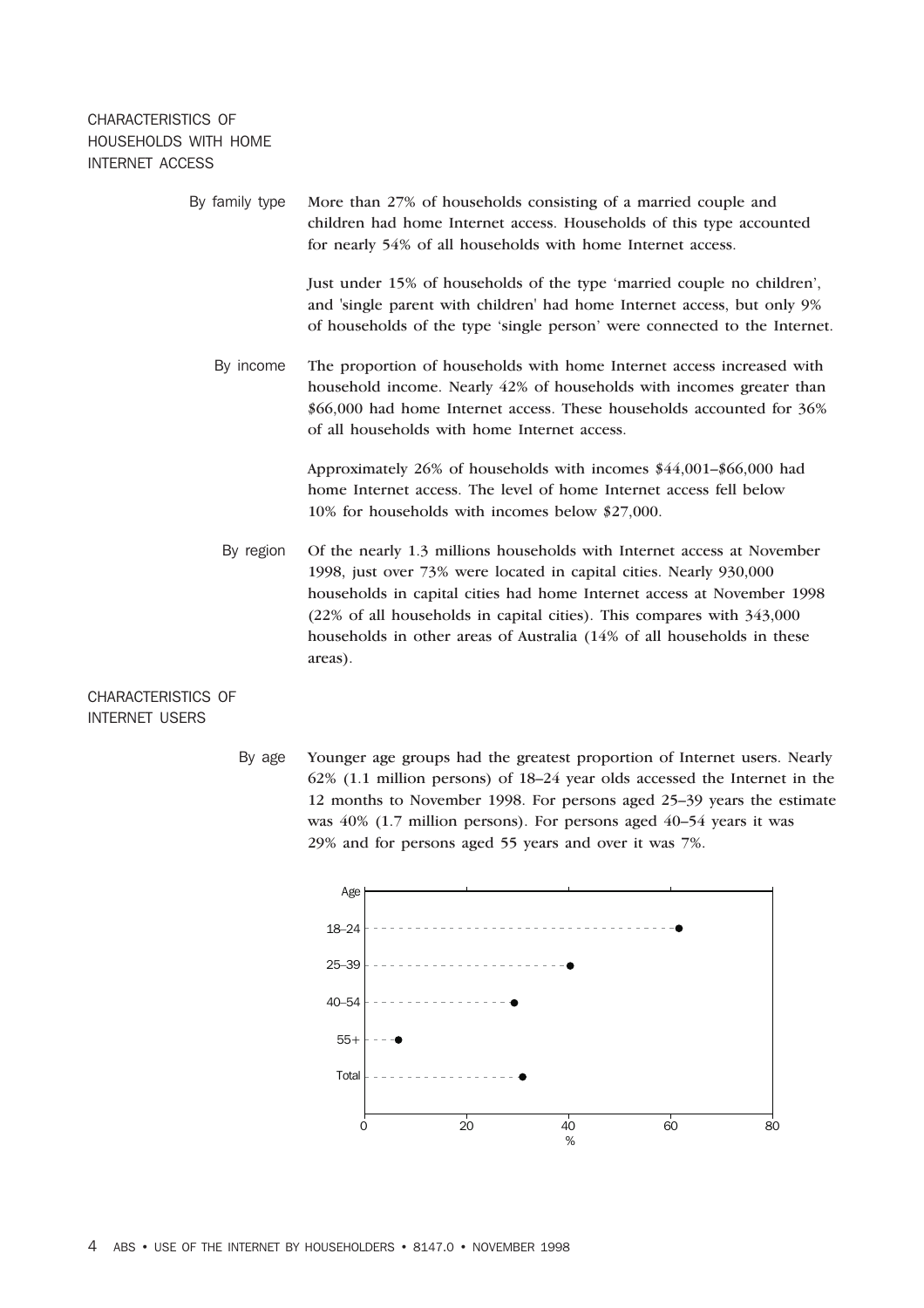By sex Just over 34% of males 18 years and over (2.3 million persons) had accessed the Internet in the 12 months to November 1998. The corresponding figure for females was 28% or 1.9 million persons.

By labour force status Just under 42% of adults employed full-time (2.6 million persons) had accessed the Internet in the 12 months to November 1998. For other labour force categories:

- <sup>n</sup> 39% of unemployed adults (230,000 persons) had accessed the Internet;
- <sup>n</sup> 35% of adults in part-time employment (870,000 persons) had accessed the Internet; and
- <sup>n</sup> 12% of adults not in the labour force (490,000 persons) had accessed the Internet.



By personal income The larger the personal income the greater the proportion of people who had accessed the Internet from any site in the 12 months to November 1998. Nearly 59% of adults with incomes greater than \$46,000 had accessed the Internet in the 12 months to November 1998. This compared with 49% for adults with personal incomes of \$36,001–\$46,000 and 41% for adults with personal incomes \$29,001–\$36,000. Internet usage by adults with incomes below \$23,000 dropped below 30% and below 20% for adults with incomes less than \$12,000.

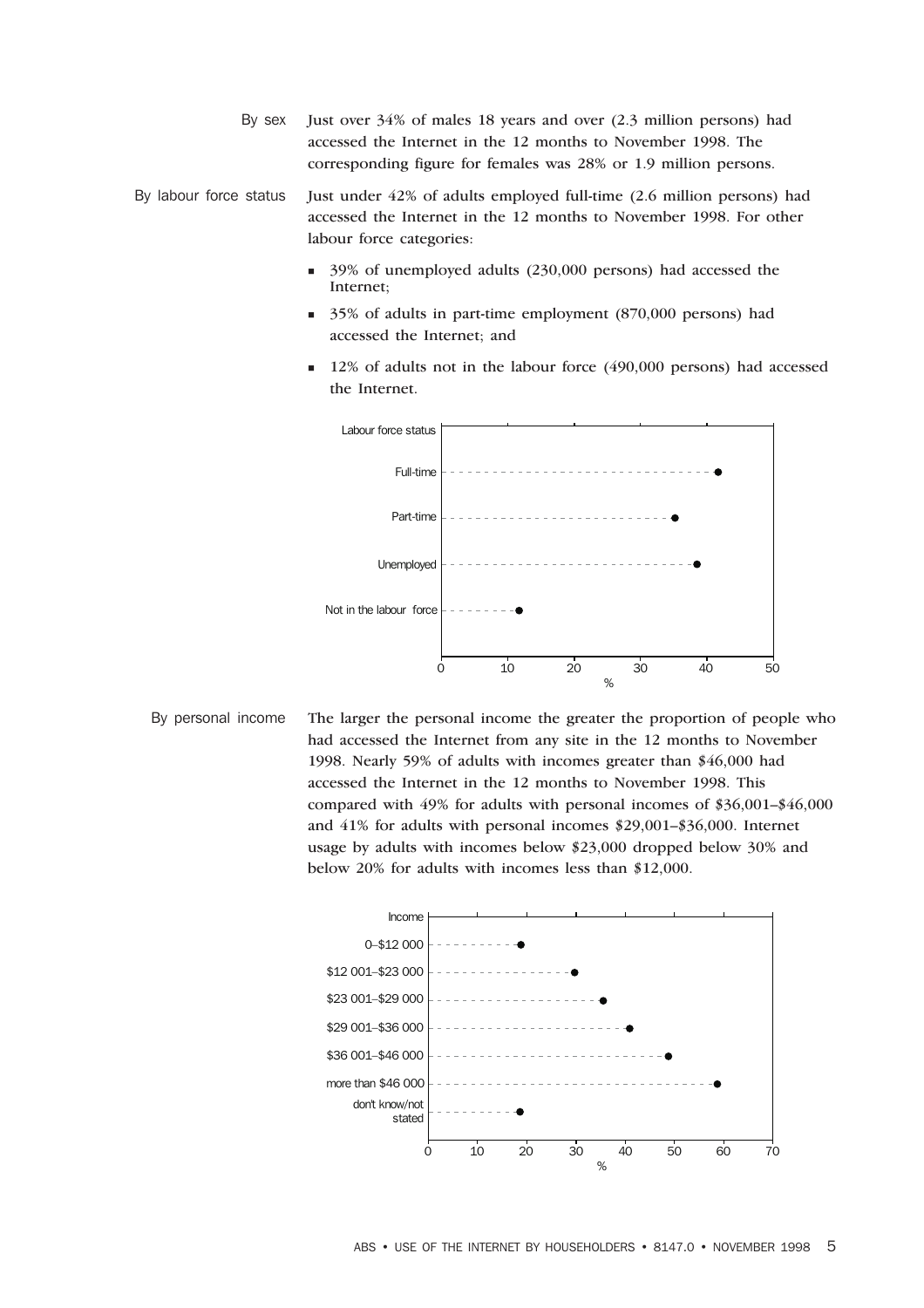By region Of the 4.2 million adults accessing the Internet from any site in the 12 months to November 1998, 71% resided in capital cities. Nearly 3 million adults in capital cities (34% of all adults in capital cities) accessed the Internet in the 12 months to November 1998 compared to 1.2 million adults (25%) in other regions.



### FREQUENCY OF ADULTS ACCESSING THE INTERNET

Of the 1.9 million adults who accessed the Internet from work in the 12 months to November 1998:

- 37% accessed the Internet daily;
- <sup>n</sup> 25% 2–6 times a week; and
- <sup>n</sup> 16% once a week, giving a total of 78% who accessed the Internet frequently from work.

Of the 3.2 million adults who accessed the Internet from sites other than work in the 12 months to November 1998:

- 11% accessed the Internet daily;
- <sup>n</sup> 24% 2–6 times a week; and
- <sup>n</sup> 18% once a week, giving a total of 53% who accessed the Internet frequently from sites other than work.

### ELECTRONIC COMMERCE **ACTIVITIES**

Purchasing/ordering goods or services The survey also measured the extent to which adults used the Internet to purchase/order goods and services for their own private use. The survey showed that:

> <sup>n</sup> Nearly 286,000 adults (7% of all adults who accessed the Internet) used the Internet to purchase or order goods or services for their own private use in the 12 months to November 1998. These adults undertook about 1.2 million purchases in the year prior to the November 1998 survey.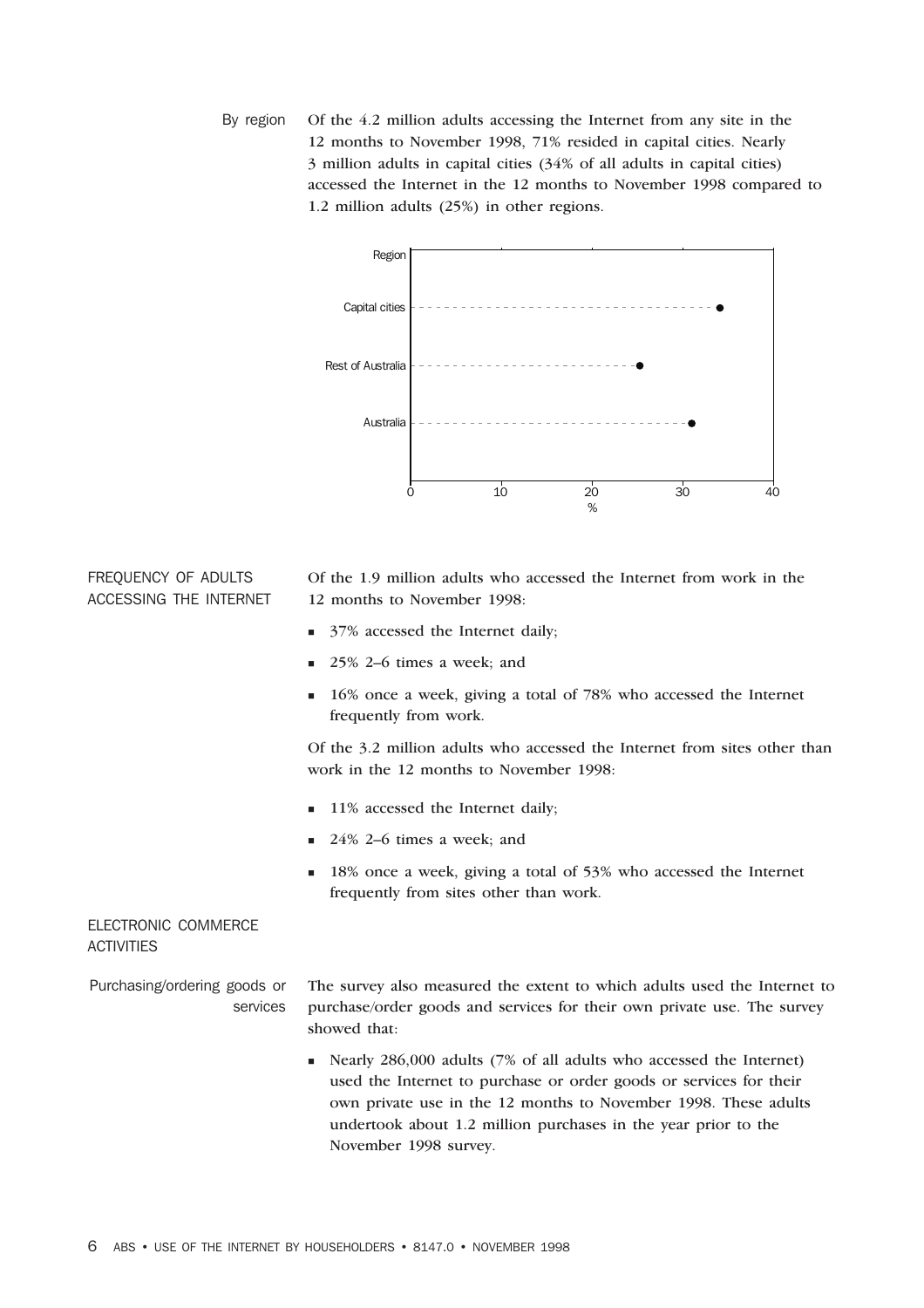- Purchasing/ordering goods or services *continued*
	- <sup>n</sup> Approximately 44% of these adults made a purchase in the six weeks leading up to the November 1998 survey.
	- <sup>n</sup> Approximately 83% of persons making purchases/orders via the Internet had paid for them online.
	- <sup>n</sup> About 64% of persons undertaking purchases/orders via the Internet reported that they had obtained them from overseas.
	- <sup>n</sup> Of the 131,000 adults who purchased goods via the Internet from Australia and who paid for those goods online, nearly 36% had spent up to \$100, 24% had spent \$251–\$500 and 33% had spent more than \$500.
	- <sup>n</sup> Of the 160,000 adults who purchased goods via the Internet from overseas and who paid for those goods online, nearly 36% had spent \$101–\$250, 24% had spent \$251–\$500 and 33% had spent more than \$500.
	- It should be noted that the estimates of small numbers or proportions from this survey are subject to relatively high sampling errors and extreme care should be taken in interpreting any changes between successive surveys.
	- Paying bills or transferring funds The November survey found that bill payment and funds transfer conducted via the Internet or an electronic kiosk were well behind the use of telephone banking, EFTPOS and ATMs. In the three months to November 1998, only 112,000 adults (less than 1% of all adults) were estimated to have used the Internet to pay bills, or transfer funds. Only 43,000 adults (0.3%) were estimated to have used an electronic kiosk for funds transfer or bill payment. During the same three month period more than 4.8 million adults (36%) had paid bills or transferred funds via the telephone, 8.2 million adults (61%) had used EFTPOS and nearly 9.3 million adults (68%) had used an ATM.

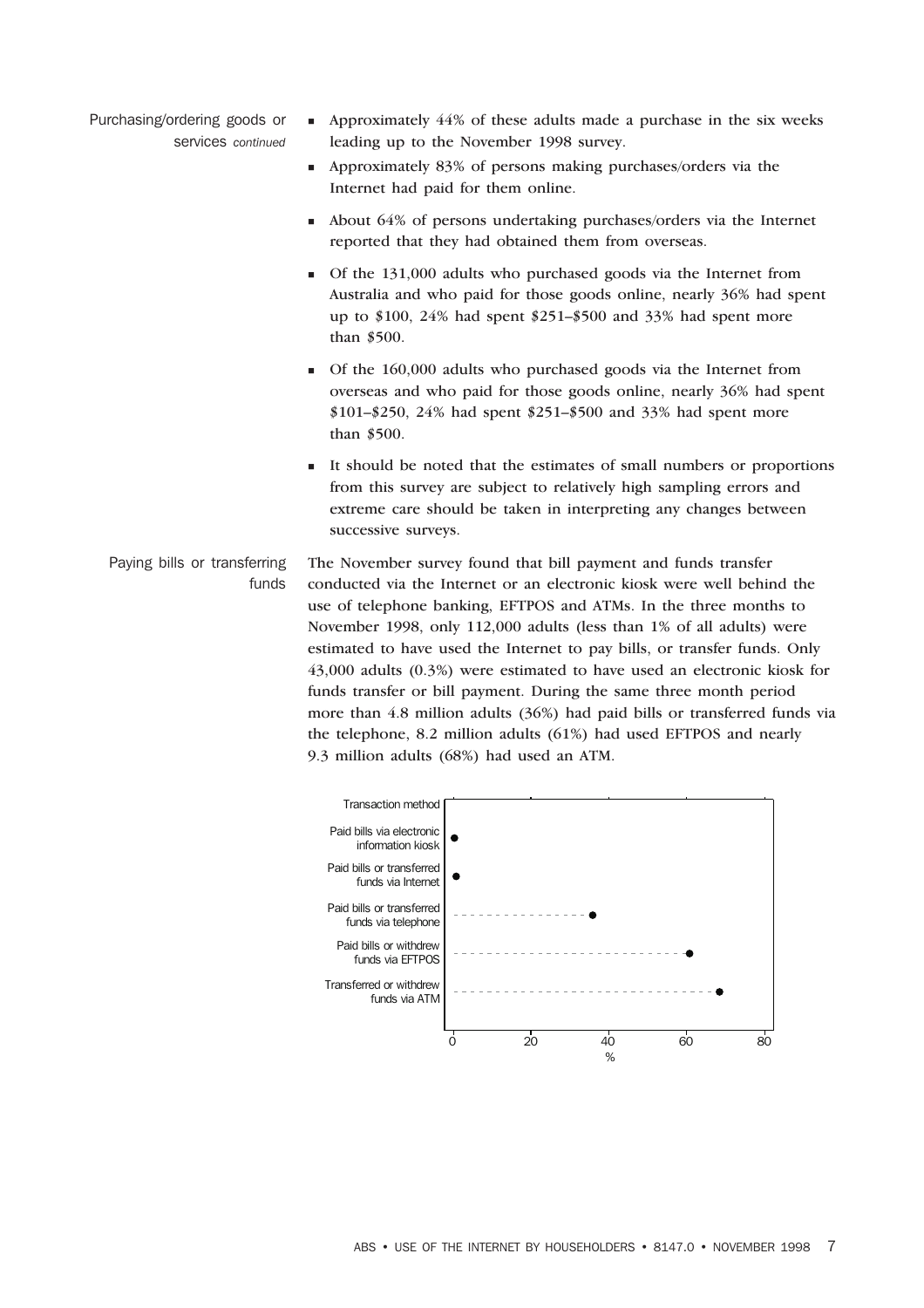TELEWORKING At November 1998, nearly 5% of employed adults (410,000 persons) reported they were able to access their employer's computer system from home via a modem, an increase of 159% over the February 1998 estimate of 158,000 persons.

> Nearly 4% of employed adults (312,000 persons) reported they had a teleworking agreement with their employer to access their computer via a modem so that they could work from home, an increase of 128% from the February estimate of 137,000 persons.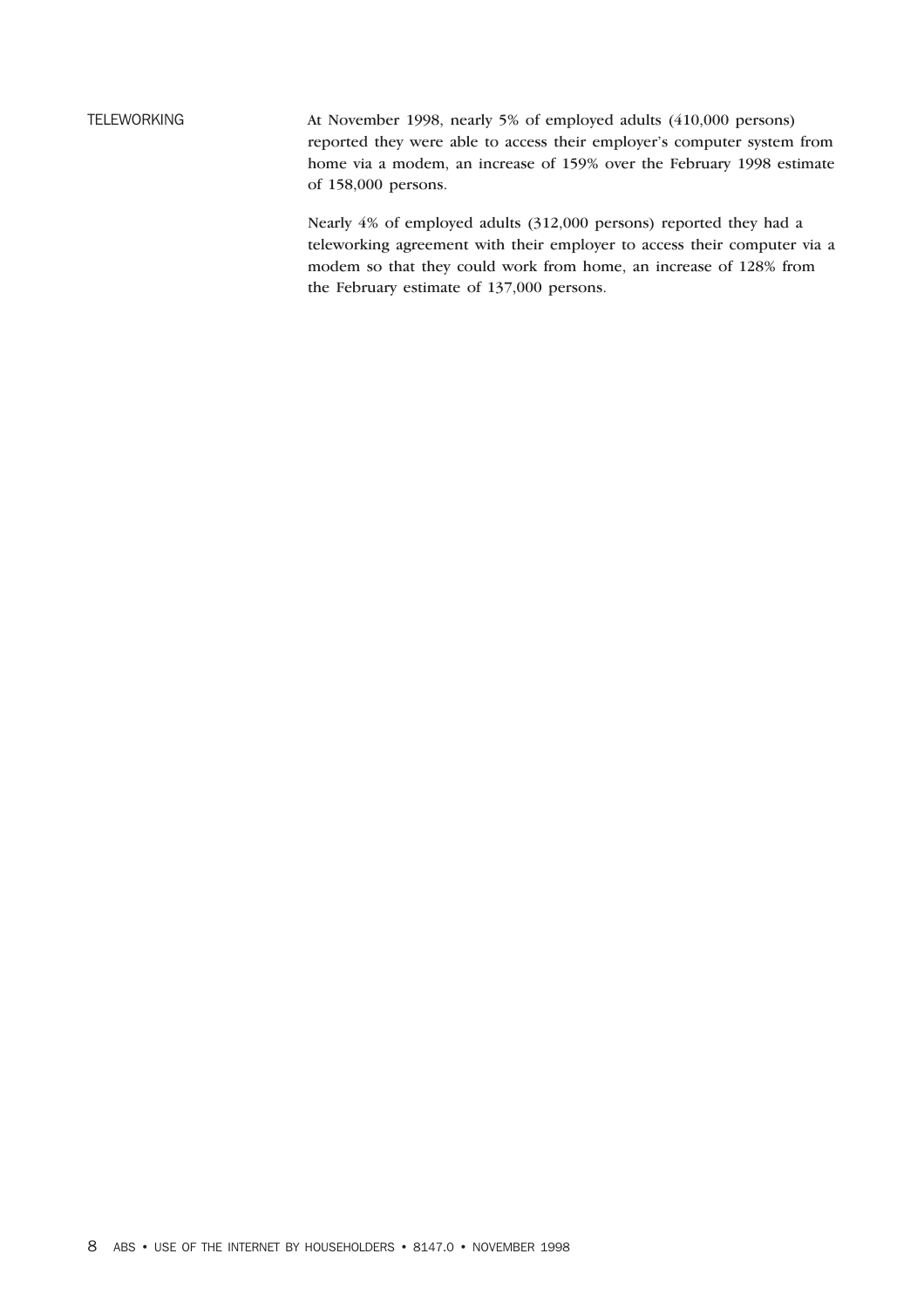|                                                            |                  |             |                | November 1998  |            |                                       |
|------------------------------------------------------------|------------------|-------------|----------------|----------------|------------|---------------------------------------|
|                                                            | February<br>1998 | May<br>1998 | August<br>1998 |                |            | % change<br>since<br>February<br>1998 |
|                                                            | '000             | '000        | '000           | '000           | %          | %                                     |
| Households with home<br>Internet access(a)                 | 854              | 971         | 1 2 4 5        | 1 2 7 2        | 18.6       | 48.9                                  |
| Adults accessing the<br>Internet(b)(c)                     |                  |             |                |                |            |                                       |
| from home                                                  | 1038             | 1433        | 1883           | 1670           | 12.3       | 60.9                                  |
| from work                                                  | 1 302            | 1541        | 1903           | 1930           | 14.2       | 48.2                                  |
| from neighbour's/friend's<br>house<br>from TAFE/University | 806<br>519       | 877<br>777  | 934<br>933     | 1 1 1 4<br>802 | 8.2<br>5.9 | 38.2<br>54.5                          |
| from public library                                        | 219              | 418         | 395            | 413            | 3.0        | 88.6                                  |
| from other sites(d)                                        | 661              | 352         | 383            | 492            | 3.6        | $-25.6$                               |
| from any site                                              | 3 0 3 2          | 3555        | 4 2 3 3        | 4 192          | 31.0       | 38.3                                  |

(a) Percentages are of all households.

(b) Percentages are of all adults.

(c) Persons can nominate more than one site.

(d) Includes school, government agency, shopfront, shops, stores, telecafes.

| $\mathbf{2}$      |                                                         | HOUSEHOLDS WITH HOME INTERNET ACCESS AT NOVEMBER 1998(a) |      |
|-------------------|---------------------------------------------------------|----------------------------------------------------------|------|
|                   |                                                         | '000                                                     | %    |
| Family type       |                                                         |                                                          |      |
|                   | Married couple no children                              | 247                                                      | 14.7 |
|                   | Married couple with children                            | 681                                                      | 27.3 |
|                   | Single parent with children                             | 76                                                       | 14.5 |
| Single person     |                                                         | 126                                                      | 8.6  |
| Other             |                                                         | 142                                                      | 21.8 |
| Household income  |                                                         |                                                          |      |
| \$0-\$14 000      |                                                         | 44                                                       | 3.5  |
| \$14 001-\$27 000 |                                                         | 118                                                      | 10.1 |
| \$27 001-\$44 000 |                                                         | 186                                                      | 15.9 |
| \$44 001-\$66 000 |                                                         | 300                                                      | 26.0 |
| $$66001+$         |                                                         | 464                                                      | 41.5 |
| Not stated        |                                                         | 161                                                      | 16.9 |
| Region            |                                                         |                                                          |      |
| Capital cities    |                                                         | 929                                                      | 21.7 |
| Rest of Australia |                                                         | 343                                                      | 13.5 |
| <b>Australia</b>  |                                                         | 1 2 7 2                                                  | 18.6 |
|                   | (a) Percentages are of all households in each category. |                                                          |      |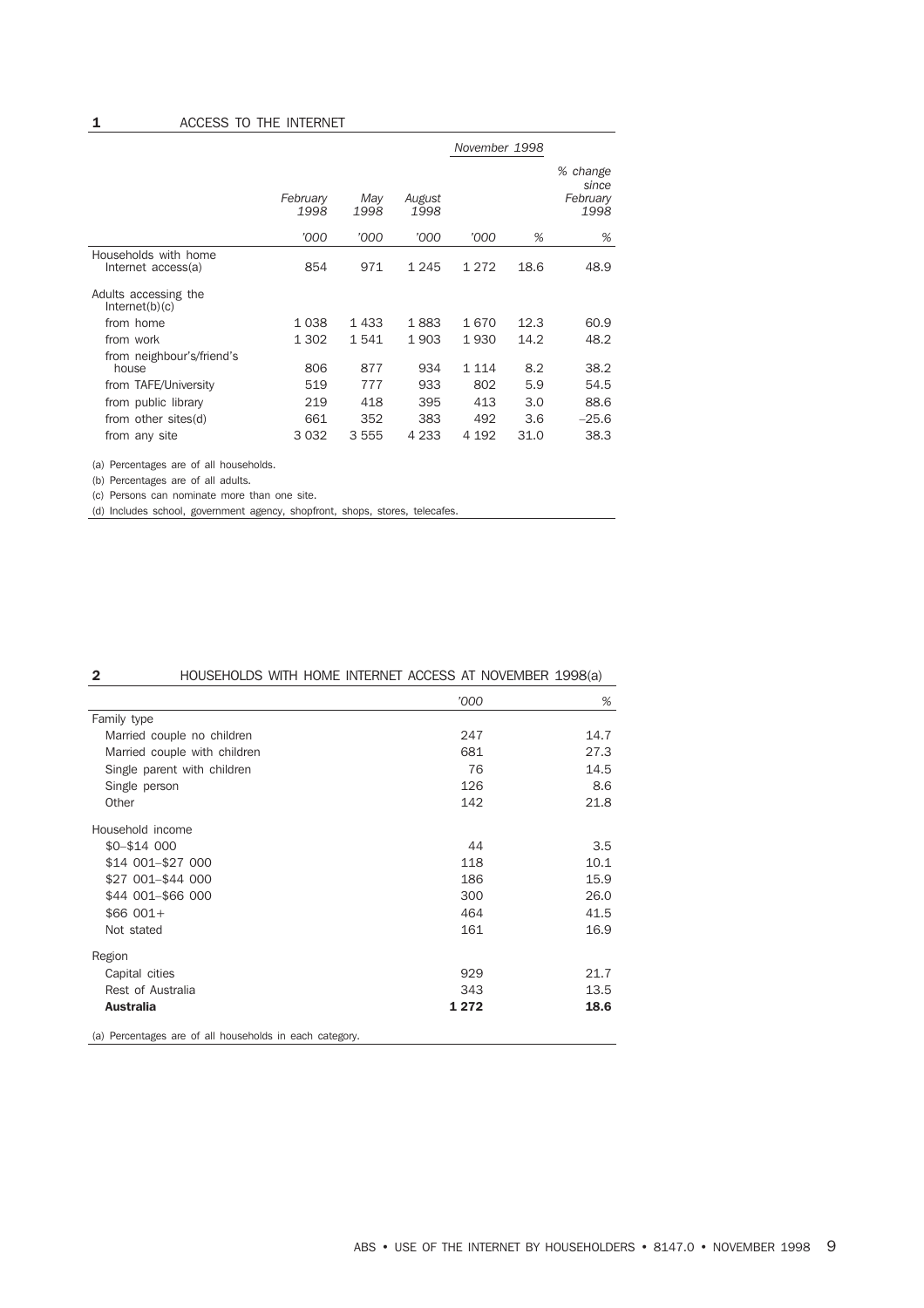|                         |         |        |       |        |         |             | Site of Internet access |          |
|-------------------------|---------|--------|-------|--------|---------|-------------|-------------------------|----------|
|                         |         | Home   |       | Work   |         | Other sites |                         | Any site |
|                         | '000    | $\%$   | '000  | %      | '000    | $\%$        | '000                    | %        |
| Age                     |         |        |       |        |         |             |                         |          |
| $18 - 24$               | 388     | 21.5   | 247   | 13.7   | 917     | 50.8        | 1 1 1 2                 | 61.6     |
| $25 - 39$               | 609     | 14.3   | 942   | 22.1   | 811     | 19.0        | 1721                    | 40.3     |
| $40 - 54$               | 535     | 14.0   | 620   | 16.2   | 364     | 9.5         | 1 1 2 0                 | 29.3     |
| $55+$                   | 138     | 3.8    | 121   | 3.3    | $*70$   | $*1.9$      | 240                     | 6.6      |
| Sex                     |         |        |       |        |         |             |                         |          |
| Males                   | 1052    | 15.8   | 1088  | 16.3   | 1 1 9 7 | 17.9        | 2 2 9 2                 | 34.3     |
| Females                 | 618     | 9.0    | 842   | 12.3   | 964     | 14.0        | 1 900                   | 27.7     |
| Labour force status     |         |        |       |        |         |             |                         |          |
| employed full-time      | 1 0 3 3 | 16.6   | 1606  | 25.8   | 1 0 8 4 | 17.4        | 2 5 9 8                 | 41.7     |
| employed part-time      | 402     | 16.2   | 228   | 9.2    | 532     | 21.4        | 873                     | 35.2     |
| unemployed              | $*49$   | $*8.1$ | $*21$ | $*3.6$ | 217     | 36.2        | 230                     | 38.5     |
| not in the labour force | 187     | 4.5    | 74    | 1.8    | 329     | 7.9         | 491                     | 11.7     |
| Personal income         |         |        |       |        |         |             |                         |          |
| 0-\$12 000              | 364     | 7.3    | 86    | 1.7    | 774     | 15.6        | 935                     | 18.8     |
| \$12 001-\$23 000       | 272     | 10.0   | 247   | 9.1    | 490     | 18.1        | 807                     | 29.7     |
| \$23 001-\$29 000       | 153     | 14.8   | 185   | 17.9   | 134     | 13.0        | 365                     | 35.5     |
| \$29 001-\$36 000       | 223     | 17.0   | 318   | 24.2   | 218     | 16.6        | 537                     | 40.9     |
| \$36 001-\$46 000       | 191     | 16.8   | 383   | 33.9   | 207     | 18.2        | 552                     | 48.8     |
| more than \$46 000      | 359     | 26.1   | 639   | 46.4   | 229     | 16.7        | 808                     | 58.7     |
| don't know/not stated   | 109     | 10.7   | 72    | 7.1    | 110     | 10.8        | 188                     | 18.6     |
| Region                  |         |        |       |        |         |             |                         |          |
| Capital cities          | 1 2 9 9 | 14.9   | 1414  | 16.2   | 1496    | 17.2        | 2969                    | 34.1     |
| Rest of Australia       | 371     | 7.7    | 515   | 10.7   | 665     | 13.8        | 1 2 2 3                 | 25.3     |
| <b>Total</b>            | 1670    | 12.3   | 1930  | 14.3   | 2 1 6 1 | 16.0        | 4 1 9 2                 | 31.0     |

(a) Percentages are of all persons in each category.

(b) Persons can nominate more than one site if applicable.

### 4 FREQUENCY OF ADULT INTERNET ACCESS(a)(b)

|                              | Site of Internet access |         |                |       |  |  |
|------------------------------|-------------------------|---------|----------------|-------|--|--|
|                              |                         | At work | Away from work |       |  |  |
|                              | '000                    | %       | '000           | %     |  |  |
| Frequency of Internet access |                         |         |                |       |  |  |
| daily                        | 707                     | 36.6    | 357            | 11.1  |  |  |
| 2–6 times a week             | 479                     | 24.8    | 784            | 24.3  |  |  |
| once a week                  | 308                     | 16.0    | 564            | 17.5  |  |  |
| once every 2 weeks           | 97                      | 5.1     | 236            | 7.3   |  |  |
| once a month                 | 210                     | 10.9    | 334            | 10.4  |  |  |
| once every 3 months          | *55                     | $*2.9$  | 266            | 8.3   |  |  |
| once every 6 months          | $*21$                   | $*1.1$  | 151            | 4.7   |  |  |
| less than every 6 months     | $*43$                   | $*2.2$  | 275            | 8.5   |  |  |
| don't know                   | $*10$                   | $*0.5$  | 255            | 7.9   |  |  |
| total                        | 1930                    | 100.0   | 3 2 2 2        | 100.0 |  |  |

(a) Internet access occurring in the 12 months to November 1998.

(b) Percentages are of all adults accessing the Internet from each site.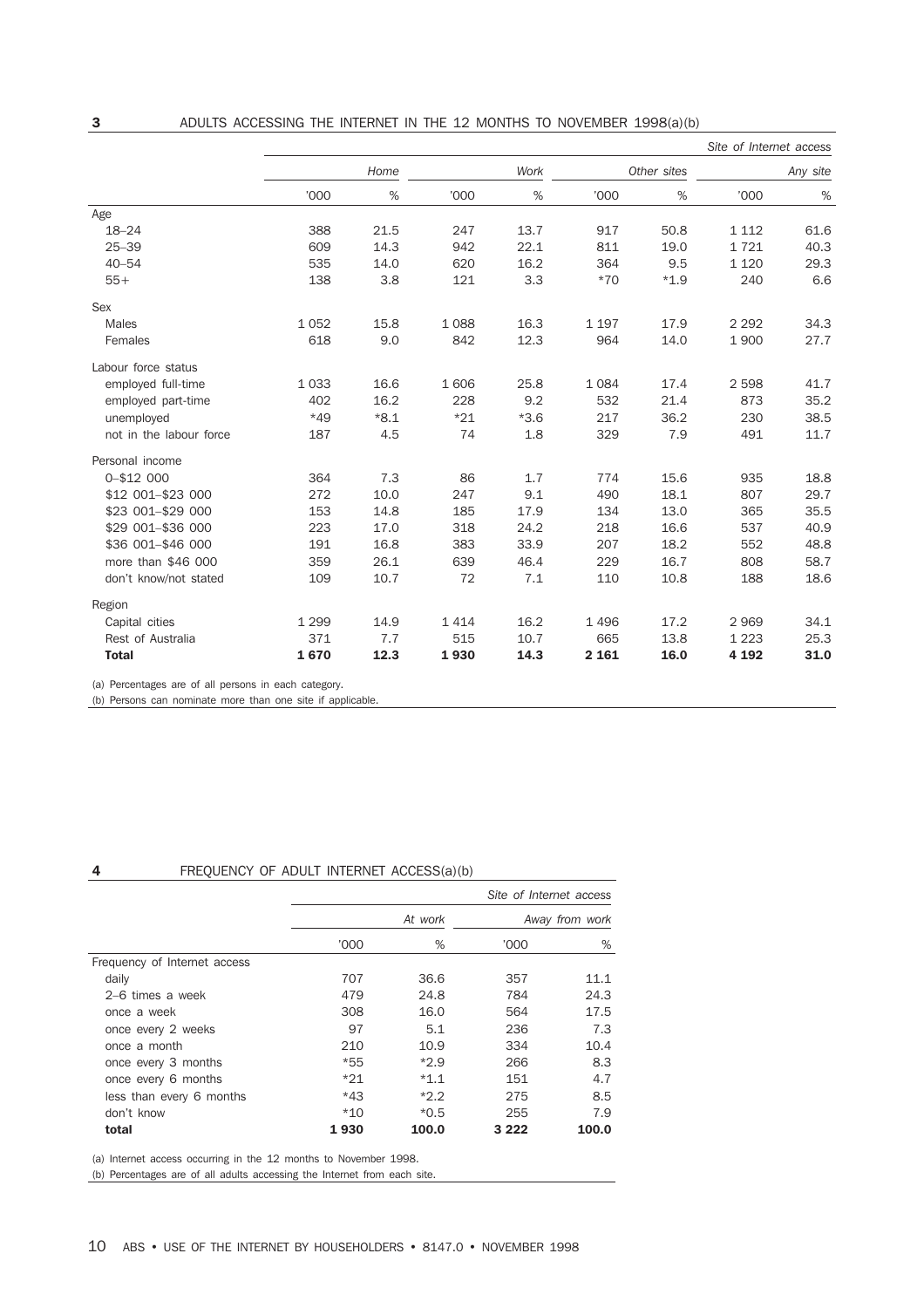**5** ADULTS' INTERNET PURCHASES FOR OWN PRIVATE USE(a)

|                                        | '000  | %      |
|----------------------------------------|-------|--------|
| Purchased or ordered goods/services(b) | 286   | 6.8    |
| Location from which order made(c)      |       |        |
| Home                                   | 223   | 78.1   |
| At work                                | $*29$ | 10.1   |
| Other                                  | $*34$ | 11.9   |
| Location of purchase(c)                |       |        |
| Australia                              | 102   | 35.6   |
| Overseas                               | 128   | 44.9   |
| <b>Both</b>                            | $*56$ | 19.5   |
| Goods purchased and paid for online(c) | 236   | 82.7   |
| Number of purchases(c)                 |       |        |
| one                                    | 94    | 33.0   |
| two                                    | 73    | 25.5   |
| three                                  | $*15$ | $*5.3$ |
| four or more                           | 100   | 34.9   |
| don't know                             | $*4$  | $*1.4$ |
| Period when purchases made(c)          |       |        |
| October-November 1998                  | 124   | 43.5   |
| July-September 1998                    | 147   | 51.5   |
| April-June 1998                        | 108   | 37.9   |
| January-March 1998                     | 103   | 36.0   |
| Other                                  | $*7$  | $*2.3$ |
| Can't remember/don't know              | $*23$ | $*8.0$ |

(a) Period covers the 12 months to November 1998.

(b) Percentages are of all persons aged 18 years and over accessing the Internet.

(c) Percentages are of all persons aged 18 years and over making purchases via the Internet.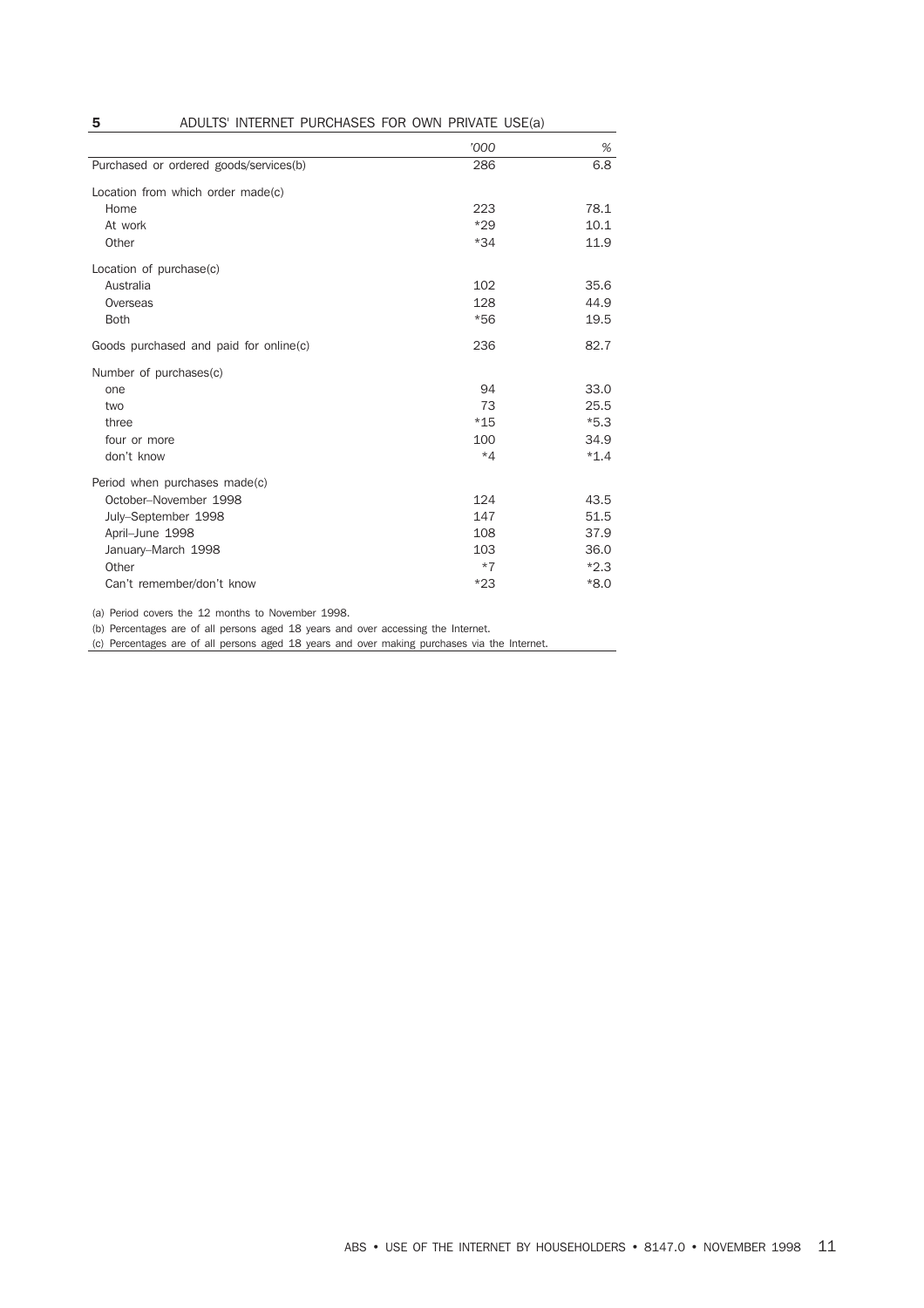| 6                 | ELECTRONIC TRANSACTIONS UNDERTAKEN BY ADULTS(a)(b) |                                        |                                                 |                                                         |                                             |
|-------------------|----------------------------------------------------|----------------------------------------|-------------------------------------------------|---------------------------------------------------------|---------------------------------------------|
|                   | Paid bills<br>via Internet                         | Paid bills via<br>information<br>kiosk | Paid bills or<br>transferred<br>funds via phone | Paid bills or<br>withdrew<br>funds via<br><b>EFTPOS</b> | Transferred or<br>withdrew<br>funds via ATM |
|                   |                                                    | AGE                                    |                                                 |                                                         |                                             |
|                   | '000                                               | '000                                   | '000                                            | '000                                                    | '000                                        |
| $18 - 24$         | $*19$                                              | $\mathbf 0$                            | 563                                             | 1 4 8 9                                                 | 1675                                        |
| $25 - 39$         | $*47$                                              | $*17$                                  | 2 0 2 4                                         | 3 3 2 1                                                 | 3 6 6 1                                     |
| $40 - 54$         | $*44$                                              | $*26$                                  | 1513                                            | 2 3 4 7                                                 | 2647                                        |
| $54+$             | $*2$                                               | $\mathbf 0$                            | 745                                             | 1 0 6 8                                                 | 1 2 8 2                                     |
|                   | $\%$                                               | $\%$                                   | %                                               | %                                                       | $\%$                                        |
| $18 - 24$         | $*1.0$                                             | 0.0                                    | 31.2                                            | 82.5                                                    | 92.7                                        |
| $25 - 39$         | $*1.1$                                             | $*0.4$                                 | 47.5                                            | 77.8                                                    | 85.8                                        |
| $40 - 54$         | $*1.2$                                             | $*0.7$                                 | 39.5                                            | 61.3                                                    | 69.2                                        |
| $54+$             | $*0.1$                                             | 0.0                                    | 20.5                                            | 29.3                                                    | 35.2                                        |
|                   |                                                    | <b>REGION</b>                          |                                                 |                                                         |                                             |
|                   | '000                                               | '000                                   | '000                                            | '000                                                    | '000                                        |
| Capital cities    | 101                                                | $*22$                                  | 3 3 2 8                                         | 5 2 6 8                                                 | 6087                                        |
| Rest of Australia | $*12$                                              | $*21$                                  | 1517                                            | 2957                                                    | 3 1 7 8                                     |
| <b>Australia</b>  | 112                                                | $*43$                                  | 4845                                            | 8 2 2 5                                                 | 9 2 6 5                                     |
|                   | $\%$                                               | %                                      | %                                               | %                                                       | %                                           |
| Capital cities    | 1.2                                                | $*0.3$                                 | 38.2                                            | 60.5                                                    | 69.9                                        |
| Rest of Australia | $*0.2$                                             | $*0.4$                                 | 31.4                                            | 61.2                                                    | 65.8                                        |
| <b>Australia</b>  | 0.8                                                | $*0.3$                                 | 35.8                                            | 60.7                                                    | 68.4                                        |

(a) Period covers the 3 months to November 1998.

(b) Percentages are of all adults in each category.

### 7 TELEWORKING ARRANGEMENTS AT NOVEMBER 1998(a)

|                                                                 | <b>Males</b> |     | Females |     | Persons |     |
|-----------------------------------------------------------------|--------------|-----|---------|-----|---------|-----|
|                                                                 | '000         | %   | '000    | %   | '000    | %   |
| Were able to access an employer's<br>computer from home through |              |     |         |     |         |     |
| a modem                                                         | 275          | 5.7 | 136     | 3.5 | 410     | 4.7 |
| Had a teleworking agreement                                     | 230          | 4.8 | 83      | 2.1 | 312     | 3.6 |
| (a) Percentages are of all employed adults.                     |              |     |         |     |         |     |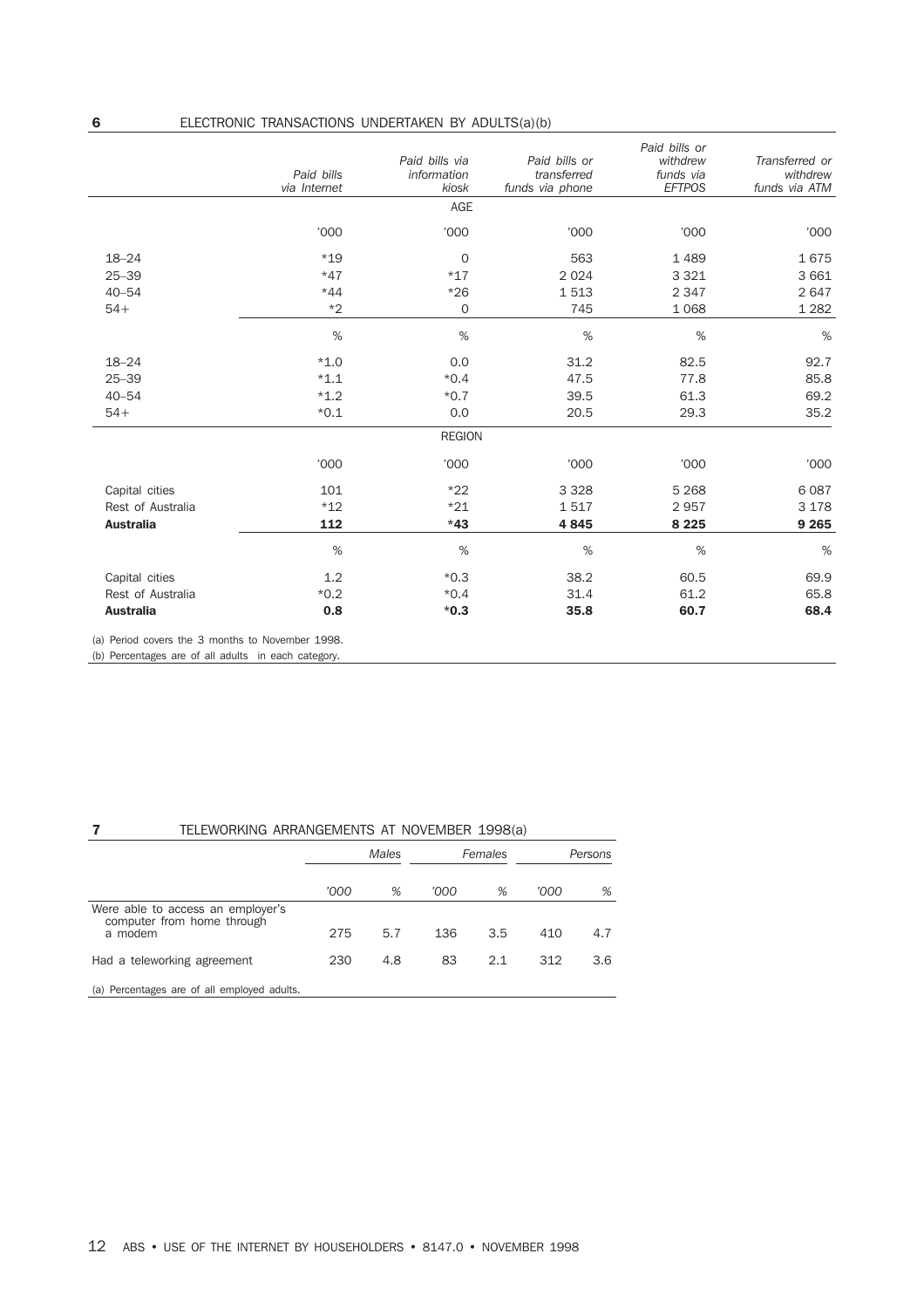### EXPLANATORY NOTES

| POPULATION SURVEY<br><b>MONITOR</b> | During November 1998 the Population Survey Monitor collected data<br>1<br>on the use of information technology, including the Internet.                                                                                                                                                                                                                                                                                                                                                                                                                                                                                                                                                                                                                                                                                                                                    |  |  |
|-------------------------------------|----------------------------------------------------------------------------------------------------------------------------------------------------------------------------------------------------------------------------------------------------------------------------------------------------------------------------------------------------------------------------------------------------------------------------------------------------------------------------------------------------------------------------------------------------------------------------------------------------------------------------------------------------------------------------------------------------------------------------------------------------------------------------------------------------------------------------------------------------------------------------|--|--|
|                                     | $\mathbf{2}$<br>From this survey, data were compiled for households and for<br>persons. The majority of statistics presented in this publication relate to<br>persons 18 years and over. Tables 1 and 2 present statistics on<br>households.                                                                                                                                                                                                                                                                                                                                                                                                                                                                                                                                                                                                                               |  |  |
| DATA COLLECTED                      | 3<br>Data were collected on a number of topics relating to the Internet.<br>These included:                                                                                                                                                                                                                                                                                                                                                                                                                                                                                                                                                                                                                                                                                                                                                                                |  |  |
|                                     | for persons accessing the Internet:                                                                                                                                                                                                                                                                                                                                                                                                                                                                                                                                                                                                                                                                                                                                                                                                                                        |  |  |
|                                     | place where Internet accessed;<br>٠                                                                                                                                                                                                                                                                                                                                                                                                                                                                                                                                                                                                                                                                                                                                                                                                                                        |  |  |
|                                     | activities undertaken via Internet;                                                                                                                                                                                                                                                                                                                                                                                                                                                                                                                                                                                                                                                                                                                                                                                                                                        |  |  |
|                                     | personal characteristics of Internet users including age, sex, marital<br>ш<br>status, birthplace, highest educational qualification, income, labour<br>force status, occupation and major activity of those people not in the<br>labour force; and                                                                                                                                                                                                                                                                                                                                                                                                                                                                                                                                                                                                                        |  |  |
|                                     | bill payment and funds transfer via the Internet/ electronic kiosks.<br>٠                                                                                                                                                                                                                                                                                                                                                                                                                                                                                                                                                                                                                                                                                                                                                                                                  |  |  |
|                                     | for households accessing the Internet:                                                                                                                                                                                                                                                                                                                                                                                                                                                                                                                                                                                                                                                                                                                                                                                                                                     |  |  |
|                                     | households characteristics such as income, family type and region.<br>٠                                                                                                                                                                                                                                                                                                                                                                                                                                                                                                                                                                                                                                                                                                                                                                                                    |  |  |
| COMPARING DATA OVER<br><b>TIME</b>  | Users are advised to take care when comparing the data shown in<br>4<br>this publication with similar data shown in the May and August 1998<br>issues of Use of the Internet by Householders, Australia (Cat. no. 8147.0)<br>and the February 1998 issue of Household Use of Information<br>Technology, Australia (Cat. no 8128.0). The main reason is the relatively<br>high standard errors of movement for some of the data items, particularly<br>the cross classifications of Internet users by personal characteristics<br>(age, sex, etc).                                                                                                                                                                                                                                                                                                                          |  |  |
| ACCURACY OF DATA                    | 5<br>As the estimates in this publication are based on information<br>obtained from a sample drawn from households in the surveyed<br>population, the estimates are subject to sampling variability, that is, they<br>may differ from the figures that would have been produced if all<br>households in Australia had been included in the survey. One measure of<br>the likely differences is given by the standard error, which indicates the<br>extent to which an estimate might have varied by chance because only a<br>sample of households was included. There are about two chances in<br>three that a sample estimate will differ by less than one standard error<br>from the figure that would have been obtained if all households had<br>been included in the survey, and about 19 chances in 20 that the<br>difference will be less than two standard errors. |  |  |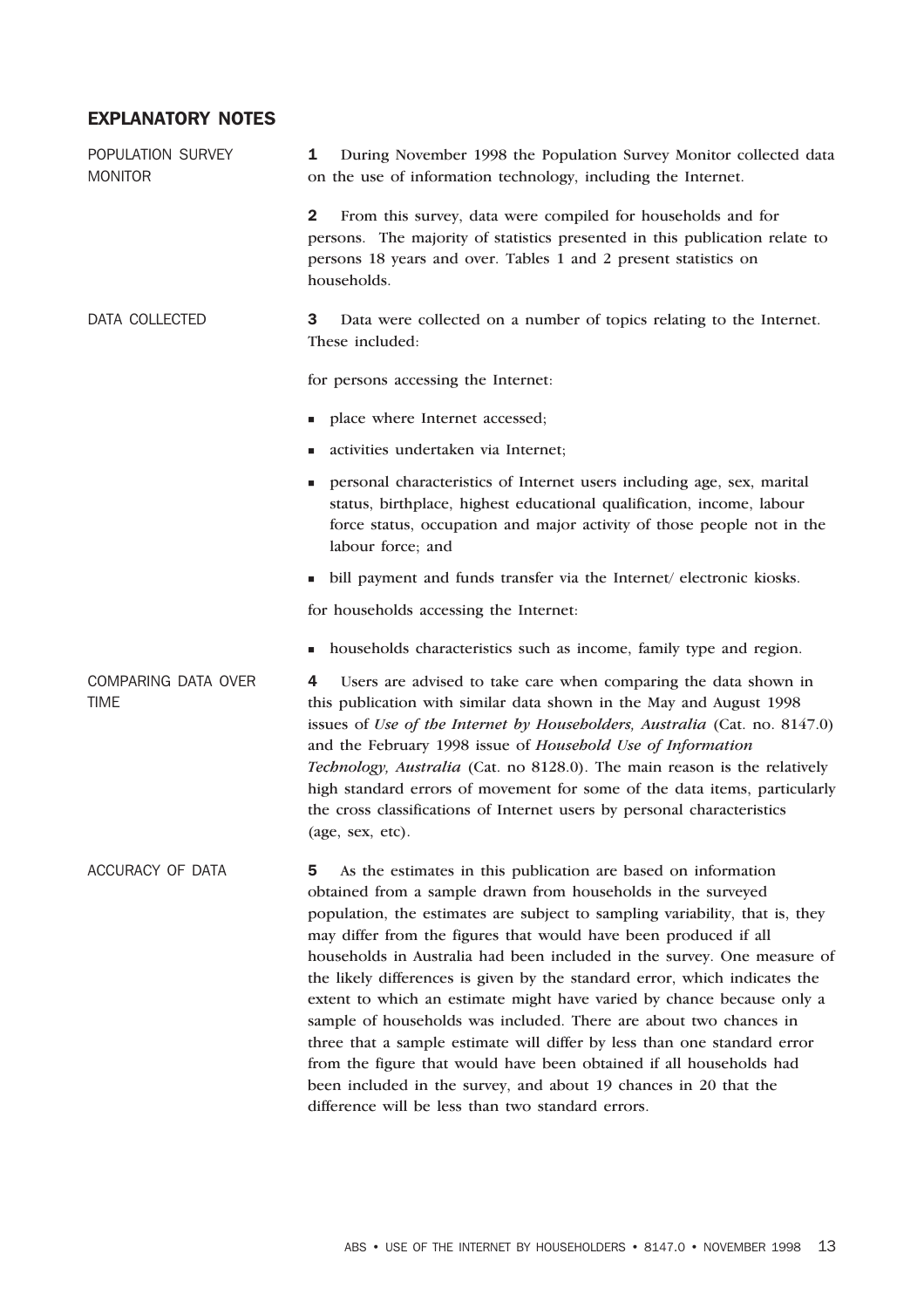ACCURACY OF DATA 6 The standard errors for some statistics are relatively high and users are advised to exercise caution in interpreting these statistics. Estimates with standard errors of 25% or more have been marked with an asterisk (\*). The following table of standard errors is for data on the number of persons and households accessing the Internet.

| Size of estimate | Standard error for<br>$bersons$ 18+ | Standard error for<br><i>bousebolds</i><br>000 |  |
|------------------|-------------------------------------|------------------------------------------------|--|
| <i>'000</i>      | <i>'000</i>                         |                                                |  |
| 10               | 6.6                                 | 4.7                                            |  |
| 20               | 9.4                                 | 6.7                                            |  |
| 50               | 14.5                                | 9.9                                            |  |
| 100              | 19.7                                | 13.3                                           |  |
| 200              | 26.5                                | 17.8                                           |  |
| 500              | 38.5                                | 25.2                                           |  |
| 800              | 46.1                                | 29.5                                           |  |
| 1 000            | 50.4                                | 32.3                                           |  |
| 1 500            | 57.1                                | 37.1                                           |  |
| 2 0 0 0          | 65.0                                | 41.8                                           |  |

Example using the standard error table 7 Consider the estimate of the number of adults who accessed the Internet from home. An estimate of 1,670,000 has a standard error of around 60,000. This means there are about two chances in three (67%) that the true value (i.e. the value that would have been obtained from a complete census) is within the range 1,610,000 to 1,730,000. There are about 19 chances in 20 (95%) that the true value is in the range 1,550,000 to 1,790,000.

8 Particular care should be taken when comparing figures over time. It is not correct to assume that an apparent difference between figures is actually significant. Such an estimate is subject to sampling error. An approximate standard error (SE) of the difference between two estimates (x-y) may be calculated by the following formula:

 $SE(x - y) = \sqrt{[SE(x)]^{2} + [SE(y)]^{2}}$ 

9 The increase in the number of households with home Internet access from February 1998 is 418,000. The standard error on this movement is about 45,000. Therefore we can say that there are 2 chances in 3 that the true value is within the range 373,000 to 463,000 and 19 chances in 20 that the true value is in the range 328,000 to 508,000.

10 The increase in the number of households with home Internet access from August 1998 is 27,000. Using the formula above we can calculate the standard error on this movement is about 50,000. This shows that there are 2 chances in 3 that the change would be between a fall of 23,000 and an increase of 77,000 and 19 chances in 20 that the change would be between a fall of 73,000 and an increase of 127,000.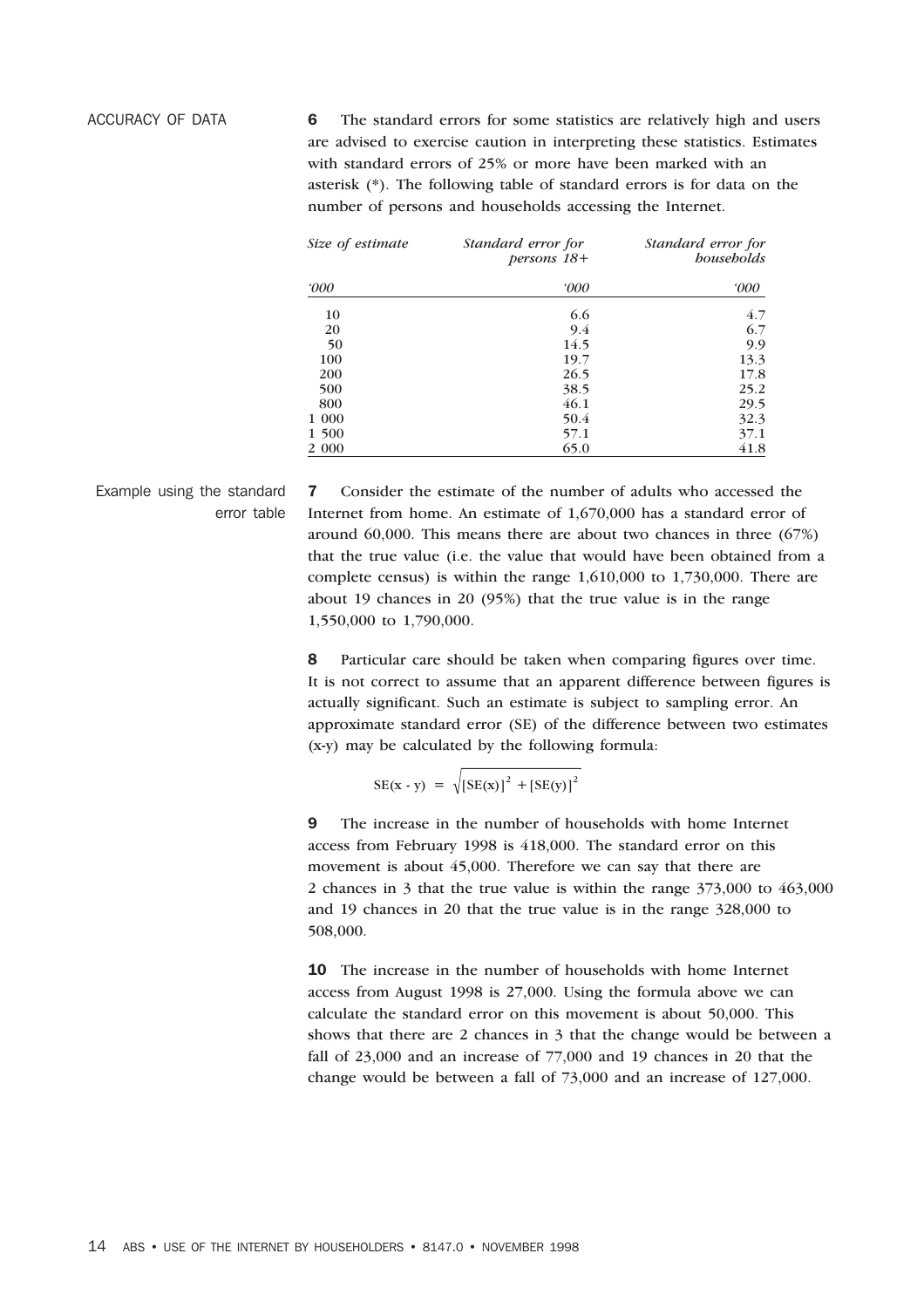ACKNOWLEDGMENT 11 Australian Bureau of Statistics (ABS) publications draw extensively on information provided freely by individuals, businesses, governments and other organisations. Their continued cooperation is very much appreciated: without it, the wide range of statistics published by the ABS would not be available. Information received by the ABS is treated in strict confidence as required by the *Census and Statistics Act 1905.*

### RELATED PUBLICATIONS 12 Other ABS publications on the production and use of information technology and telecommunication goods and services in Australia are:

*Business Use of Information Technology, 1993–94* (Cat. no. 8129.0)

*Government Use of Information Technology, 1993–94* (Cat. no. 8119.0)

*Household Use of Information Technology, February 1998* (Cat. no. 8128.0)

*Household Use of Information Technology, Australia, 1996* (Cat. no. 8146.0)

- *Household Use of Information Technology, Australia, 1998* (Cat. no. 8146.0)
- *Use of the Internet by Householders, Australia, February 1998* (Cat no. 8147.0)
- *Use of the Internet by Householders, Australia, May 1998* (Cat no. 8147.0)

*Information Technology in Australia, 1995–96* (Cat. no. 8126.0)

*Information Technology, Australia, Preliminary, 1995–96* (Cat. no. 8143.0)

*Telecommunications Services, Australia 1996–97* (Cat. no. 8148.0)

AVAILABILITY OF UNPUBLISHED STATISTICS

13 As well as statistics included in this publication, the ABS has a range of data on the use of selected information technologies in households. Inquiries about these statistics should be made by telephoning Joseph Di Gregorio on Canberra 02 6252 5609 or Tim Power on Canberra 02 6252 7895.